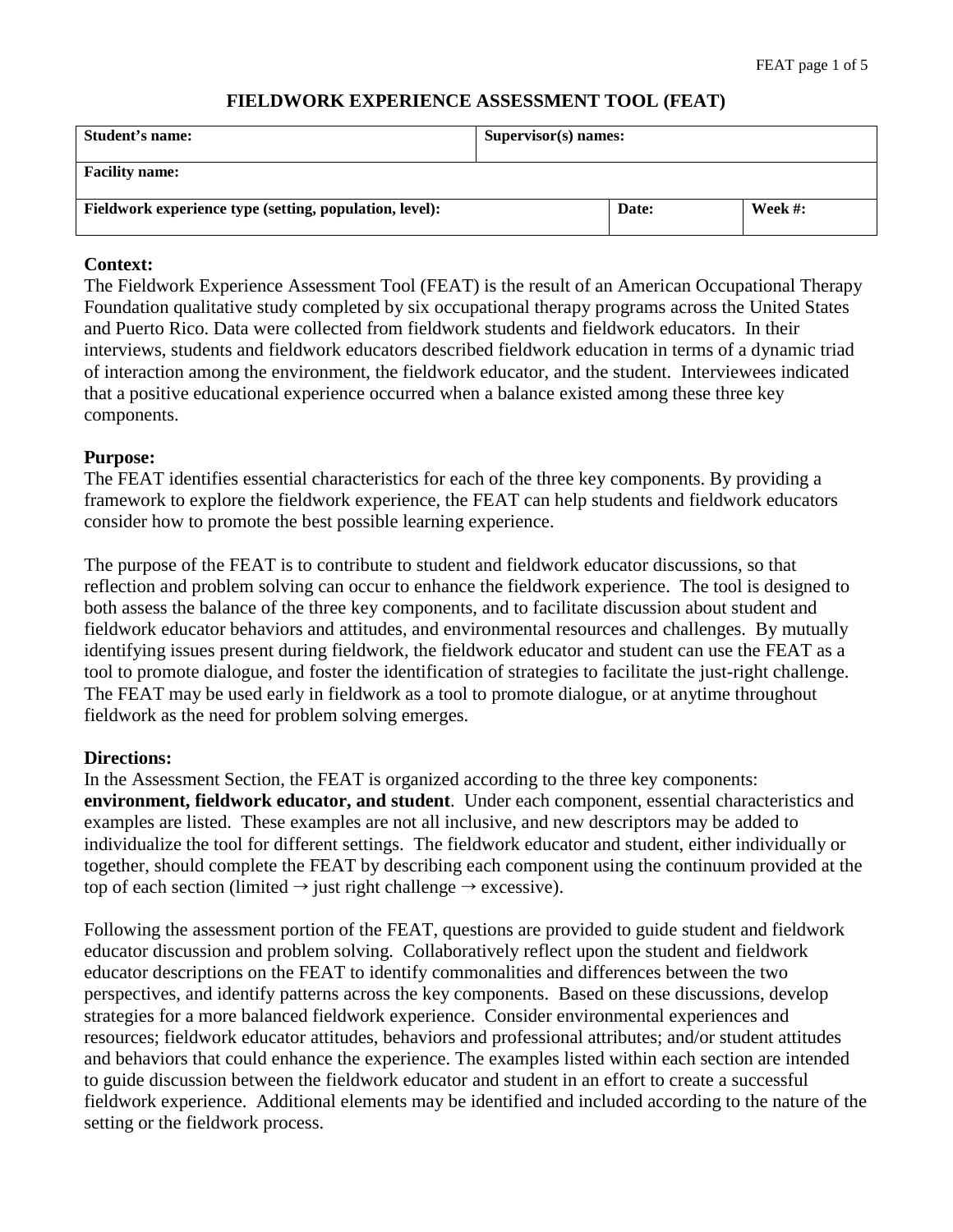# **A. Assessment Section**

| <b>ENVIRONMENT</b>                                                                                                                                                                                                                                                                                                                                                                              |                                                                                                                |  |
|-------------------------------------------------------------------------------------------------------------------------------------------------------------------------------------------------------------------------------------------------------------------------------------------------------------------------------------------------------------------------------------------------|----------------------------------------------------------------------------------------------------------------|--|
| <b>I. VARIETY OF EXPERIENCES</b>                                                                                                                                                                                                                                                                                                                                                                | <b>Descriptions</b> (Limited $\leftarrow \rightarrow$ Just right challenge $\leftarrow \rightarrow$ Excessive) |  |
| A. Patients/Clients/Diagnoses<br>-Different diagnoses<br>-Range of abilities for given diagnosis (complexity,<br>function-dysfunction)<br>-Diversity of clients, including socioeconomic &<br>lifestyle                                                                                                                                                                                         |                                                                                                                |  |
| <b>B.</b> Therapy approaches<br>-Engage in the entire therapy process (evaluation,<br>planning, intervention, documentation)<br>-Learn about different roles of therapist (direct<br>service, consultation, education & administration)<br>-Use variety of activities with clients<br>-Observe and use different frames of reference/<br>theoretical approaches<br>-Use occupation vs. exercise |                                                                                                                |  |
| C. Setting characteristics<br>-Pace (setting demands; caseload quantity)<br>-Delivery system                                                                                                                                                                                                                                                                                                    |                                                                                                                |  |
| <b>II. RESOURCES</b>                                                                                                                                                                                                                                                                                                                                                                            | <b>Descriptions</b> (Limited $\leftarrow \rightarrow$ Just right challenge $\leftarrow \rightarrow$ Excessive) |  |
| A. OT Staff<br>-See others' strengths and styles<br>-Have multiple role models, resources and support                                                                                                                                                                                                                                                                                           |                                                                                                                |  |
| <b>B.</b> Professional Staff<br>-Observe and hear a different perspective on clients<br>-See/experience co-treatments and team work to get<br>whole person perspective<br>-Have others to share ideas and frustrations                                                                                                                                                                          |                                                                                                                |  |
| <b>C. OT Students</b><br>-Able to compare observations $&$ experiences<br>-Exchange ideas                                                                                                                                                                                                                                                                                                       |                                                                                                                |  |
| <b>FIELDWORK EDUCATOR</b>                                                                                                                                                                                                                                                                                                                                                                       |                                                                                                                |  |
| <b>I. ATTITUDE</b>                                                                                                                                                                                                                                                                                                                                                                              | <b>Descriptions</b> (Limited $\leftarrow \rightarrow$ Just right challenge $\leftarrow \rightarrow$ Excessive) |  |
| A. Likes Teaching/Supervising Students<br>-Devote time, invests in students<br>-Enjoy mental workout, student enthusiasm                                                                                                                                                                                                                                                                        |                                                                                                                |  |
| <b>B.</b> Available/Accessible<br>-Take time                                                                                                                                                                                                                                                                                                                                                    |                                                                                                                |  |
| C. Supportive<br>-Patient<br>-Positive and caring<br>-Encourages questions<br>-Encourages development of individual style                                                                                                                                                                                                                                                                       |                                                                                                                |  |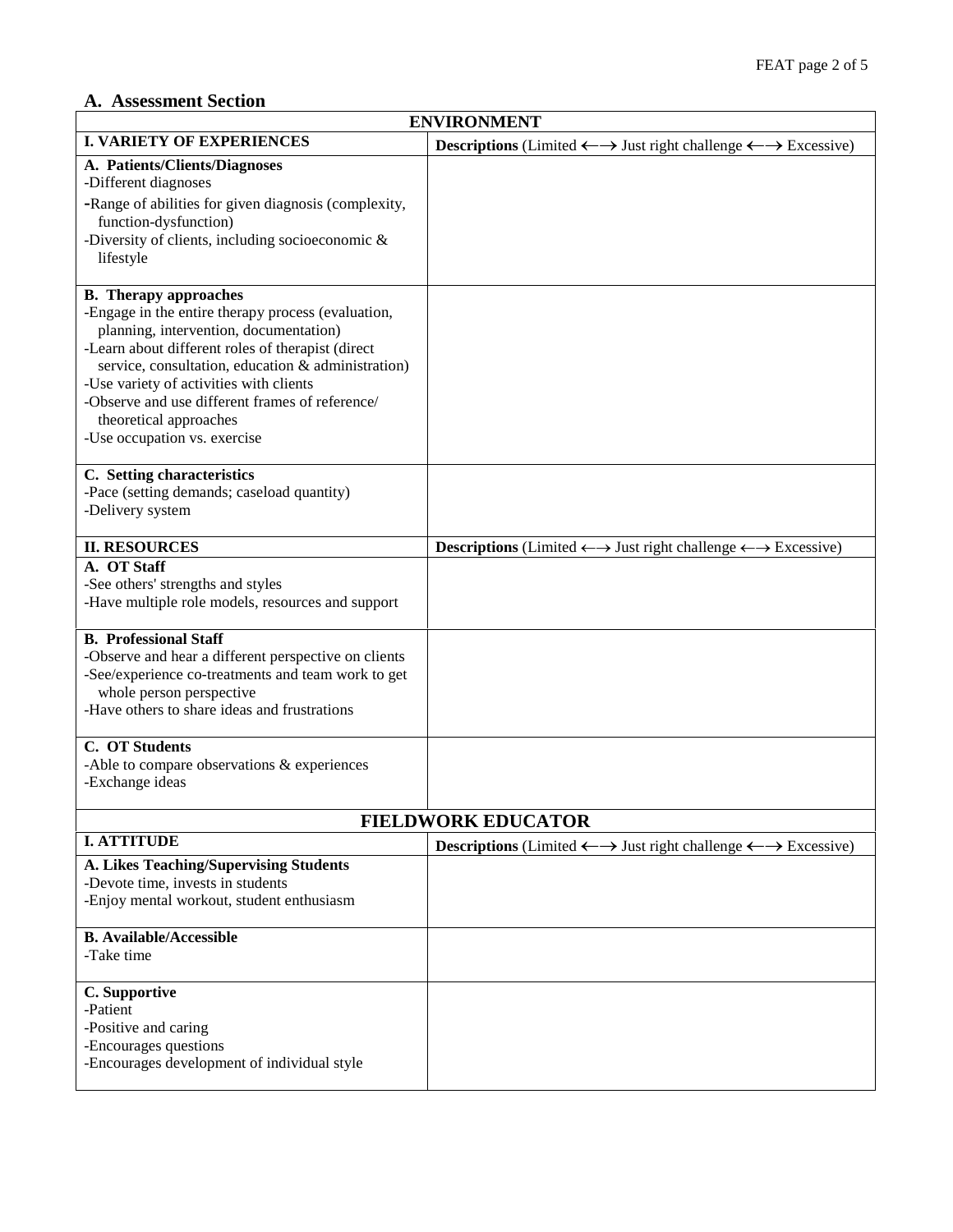| <b>FIELDWORK EDUCATOR (continued)</b>           |                                                                                                          |  |
|-------------------------------------------------|----------------------------------------------------------------------------------------------------------|--|
| D. Open                                         |                                                                                                          |  |
| -Accepting                                      |                                                                                                          |  |
| -Alternative methods                            |                                                                                                          |  |
| -To student requests                            |                                                                                                          |  |
| -Communication                                  |                                                                                                          |  |
|                                                 |                                                                                                          |  |
| <b>E. Mutual Respect</b>                        |                                                                                                          |  |
| <b>II. TEACHING STRATEGIES</b>                  | <b>Descriptions</b> (Limited $\longleftrightarrow$ Just right challenge $\longleftrightarrow$ Excessive) |  |
| A. Structure                                    |                                                                                                          |  |
| -Organize information (set learning objectives, |                                                                                                          |  |
| regular meetings)                               |                                                                                                          |  |
| -Introduce treatment (dialogue, observation,    |                                                                                                          |  |
| treatment, dialogue)                            |                                                                                                          |  |
| -Base structure on student need                 |                                                                                                          |  |
| -Identify strategies for adjusting to treatment |                                                                                                          |  |
| environment                                     |                                                                                                          |  |
| <b>B.</b> Graded Learning                       |                                                                                                          |  |
| -Expose to practice (observe, model)            |                                                                                                          |  |
| -Challenge student gradually (reduce direction, |                                                                                                          |  |
| probing questions, independence)                |                                                                                                          |  |
| -Base approach on student learning style        |                                                                                                          |  |
| -Individualize based on student's needs         |                                                                                                          |  |
| -Promote independence (trial $&$ error)         |                                                                                                          |  |
| C. Feedback/Processing                          |                                                                                                          |  |
| -Timely, confirming                             |                                                                                                          |  |
| -Positive and constructive (balance)            |                                                                                                          |  |
| -Guide thinking                                 |                                                                                                          |  |
| -Promote clinical reasoning                     |                                                                                                          |  |
|                                                 |                                                                                                          |  |
| D. Teaching                                     |                                                                                                          |  |
| -Share resources and knowledge                  |                                                                                                          |  |
| <b>E. Team Skills</b>                           |                                                                                                          |  |
| -Include student as part of team                |                                                                                                          |  |
|                                                 |                                                                                                          |  |
| <b>III. PROFESSIONAL ATTRIBUTES</b>             | <b>Descriptions</b> (Limited $\longleftrightarrow$ Just right challenge $\longleftrightarrow$ Excessive) |  |
| A. Role Model                                   |                                                                                                          |  |
| -Set good example                               |                                                                                                          |  |
| -Enthusiasm for OT                              |                                                                                                          |  |
| -Real person                                    |                                                                                                          |  |
| -Lifelong learning                              |                                                                                                          |  |
| <b>B.</b> Teacher                               |                                                                                                          |  |
| -Able to share resources and knowledge          |                                                                                                          |  |
|                                                 |                                                                                                          |  |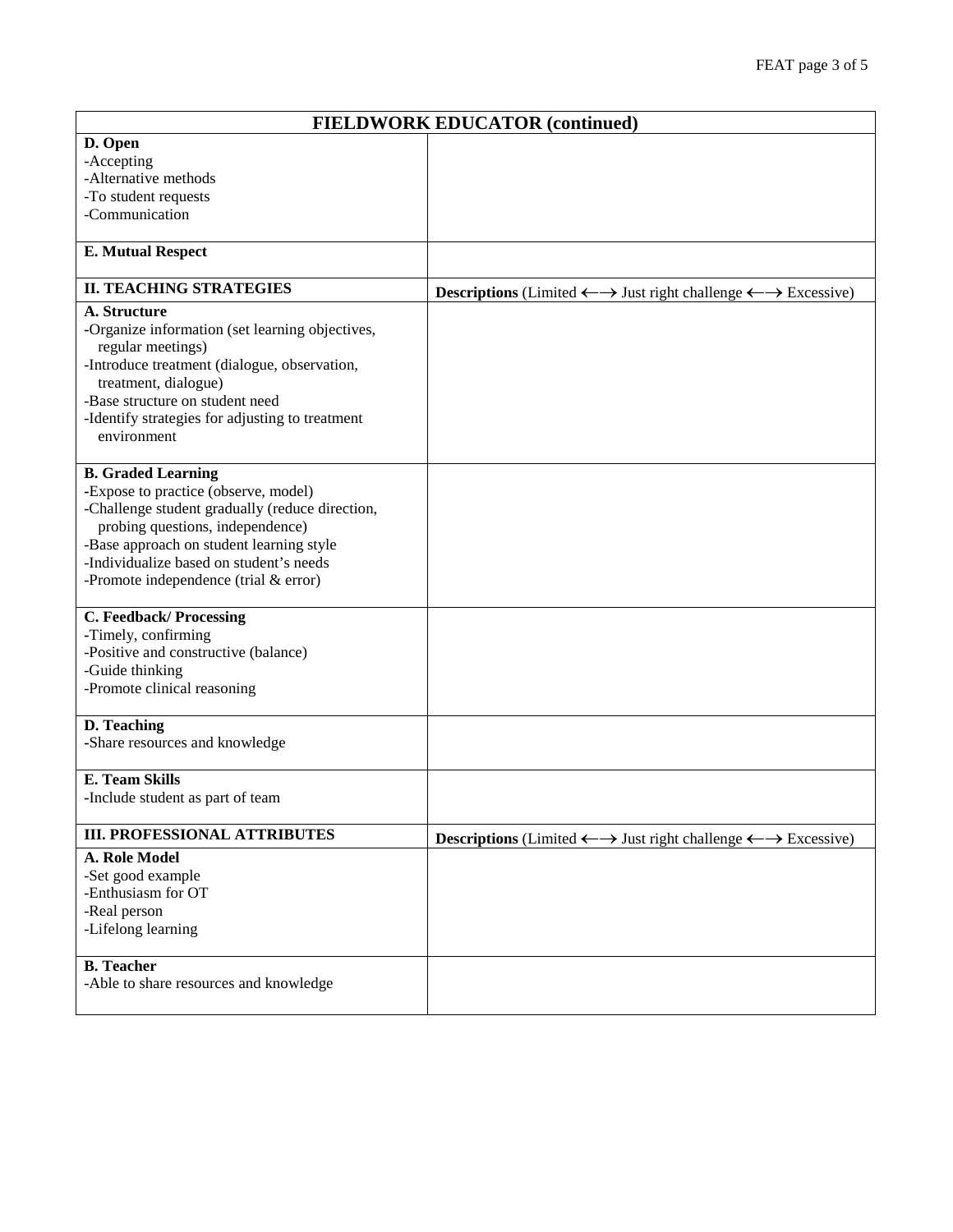| <b>FIELDWORK STUDENT</b>                                                                                                                                                                                                            |                                                                                                          |  |
|-------------------------------------------------------------------------------------------------------------------------------------------------------------------------------------------------------------------------------------|----------------------------------------------------------------------------------------------------------|--|
| <b>I. ATTITUDE</b>                                                                                                                                                                                                                  | <b>Descriptions</b> (Limited $\longleftrightarrow$ Just right challenge $\longleftrightarrow$ Excessive) |  |
| <b>A. Responsible for Learning</b><br>-Active learner (ask questions, consult)<br>-Prepare (review, read and research materials)<br>-Self-direct (show initiative, is assertive)<br>-Learns from mistakes (self-correct and grow)   |                                                                                                          |  |
| <b>B.</b> Open/Flexible<br>-Sensitive to diversity (non-judgmental)<br>-Responsive to client/consumer needs<br>-Flexible in thinking (make adjustments, try alternate<br>approaches)                                                |                                                                                                          |  |
| C. Confident<br>-Comfort in knowledge and abilities<br>-Comfort with making and learning from mistakes<br>(take risks, branch out)<br>-Comfort with independent practice (take<br>responsibility)<br>-Comfort in receiving feedback |                                                                                                          |  |
| D. Responsive to Supervision<br>-Receptive to feedback (open-minded, accept<br>criticism)<br>-Open communication (two-way)                                                                                                          |                                                                                                          |  |
| <b>II. LEARNING BEHAVIORS</b>                                                                                                                                                                                                       | <b>Descriptions</b> (Limited $\longleftrightarrow$ Just right challenge $\longleftrightarrow$ Excessive) |  |
| A. Independent<br>-Have and use knowledge and skills<br>-Assume responsibility of OT without needing<br>direction<br>-Incorporate feedback into behavioral changes<br>-Use "down time" productively<br>-Become part of team         |                                                                                                          |  |
| <b>B.</b> Reflection<br>-Self (processes feelings, actions and feedback)<br>-With others (supervisor, peers others)                                                                                                                 |                                                                                                          |  |
| C. Active in Supervision<br>-Communicate needs to supervisor (seek supervision<br>for guidance and processing; express needs)<br>-Ask questions                                                                                     |                                                                                                          |  |